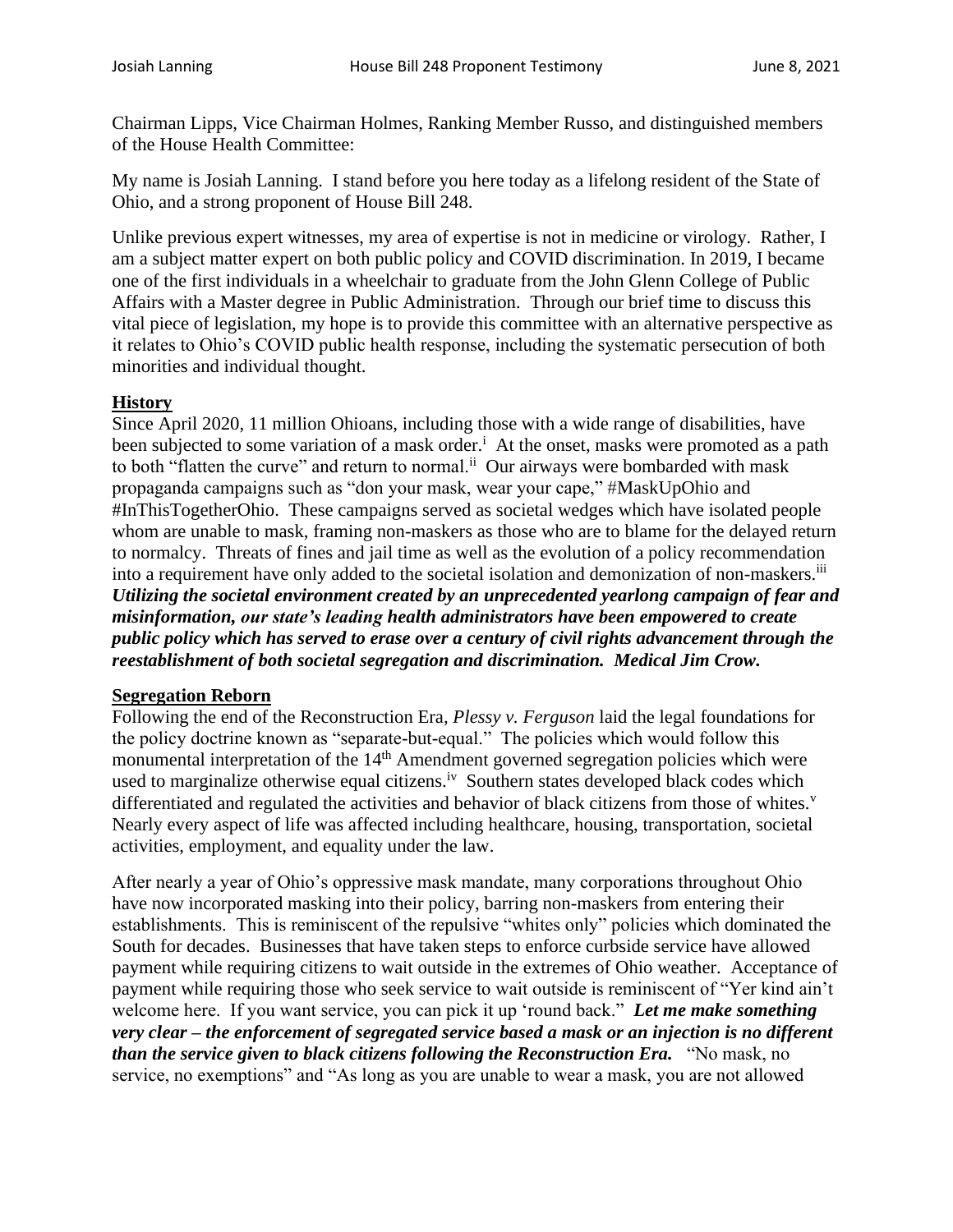inside" are phrases I hear all too often. Soon, without intervention, many Ohioans will hear "no vaccine, no (job/service/good), no exemptions." *Separate-but-equal*.

Last summer, activist organizations and protestors from all walks of life brought communities throughout America to a halt as a united demonstration against racial injustice. Businesses throughout Ohio stood together in solidary with protestors against segregated policing practices. However, many of the same people who have claimed to oppose segregation for one group have been perpetuators of medical and intellectual segregation of other groups. *My life matters just as much as anyone else in this state* yet I have been harassed and demonized as well as societally and economically isolated. Dr. Martin Luther King famously said, "Injustice anywhere is a threat to justice everywhere," yet there is no one outside the Statehouse protesting for non-maskers who have been unjustly treated. No one is outside chanting "say his name" nor is the hashtag #JusticeforJosiah trending on social media. *Societal equality has been all but erased as no one cares about exemptions or seemingly even the notion of individual rights. Health administrators have arguably done more damage to the societal wellbeing of Ohio than COVID through their recreation of moral and medical supremacy.* 

While I understand some of my statements thus far may be viewed as extreme; *I am your canary in the coal mine*. For over a century, politically empowered health administrators have systematically targeted those deemed societally expendable (minority populations, physically/mentally challenged, conscientious objectors) as a part of their vile public health policy of eugenics.<sup>vi</sup> Yes, times may have changed. However, practices have remained the same as *public health administrators have contemplated forcibly removing those deemed "infected" from their homes so that they could be "properly quarantined.*"<sup>i</sup> In the name of public health, we have injected masses of elderly and disabled (many without cognitive ability to understand) with an untested, unproven, emergency use authorization injection. *Yes, morally degenerate health administrators are using blacks, the elderly and the disabled as primary test subjects just like totalitarian governments buried in world history.*

## **Conclusion**

Under the guise of public health emergency, Ohioans have suffered through egregious abuses of power as health administrators have established medical Jim Crow. Demonized. Ostracized. Persecuted. Make no mistake, many of the same businesses Ohio empowered to enforce their hideous mask mandates have now become the unofficial tactic utilized for injection coercion. *For politically empowered health administrators, the COVID public health emergency and its associated fear campaign have served as the perfect vehicle to implement a global health system by which no man can buy or sell without compliance.*viii  *Under no circumstances should my right to work, shop, or engage in commerce be tied to whether or not I engaged in a government sanctioned activity. Through House Bill 248, this committee and the 134th General Assembly can reaffirm the foundational principle that all men are created equal and societal segregation and discrimination, regardless of its form, has no place in the State of Ohio*. Thank you for your time and consideration.

Sincerely, Josiah Lanning